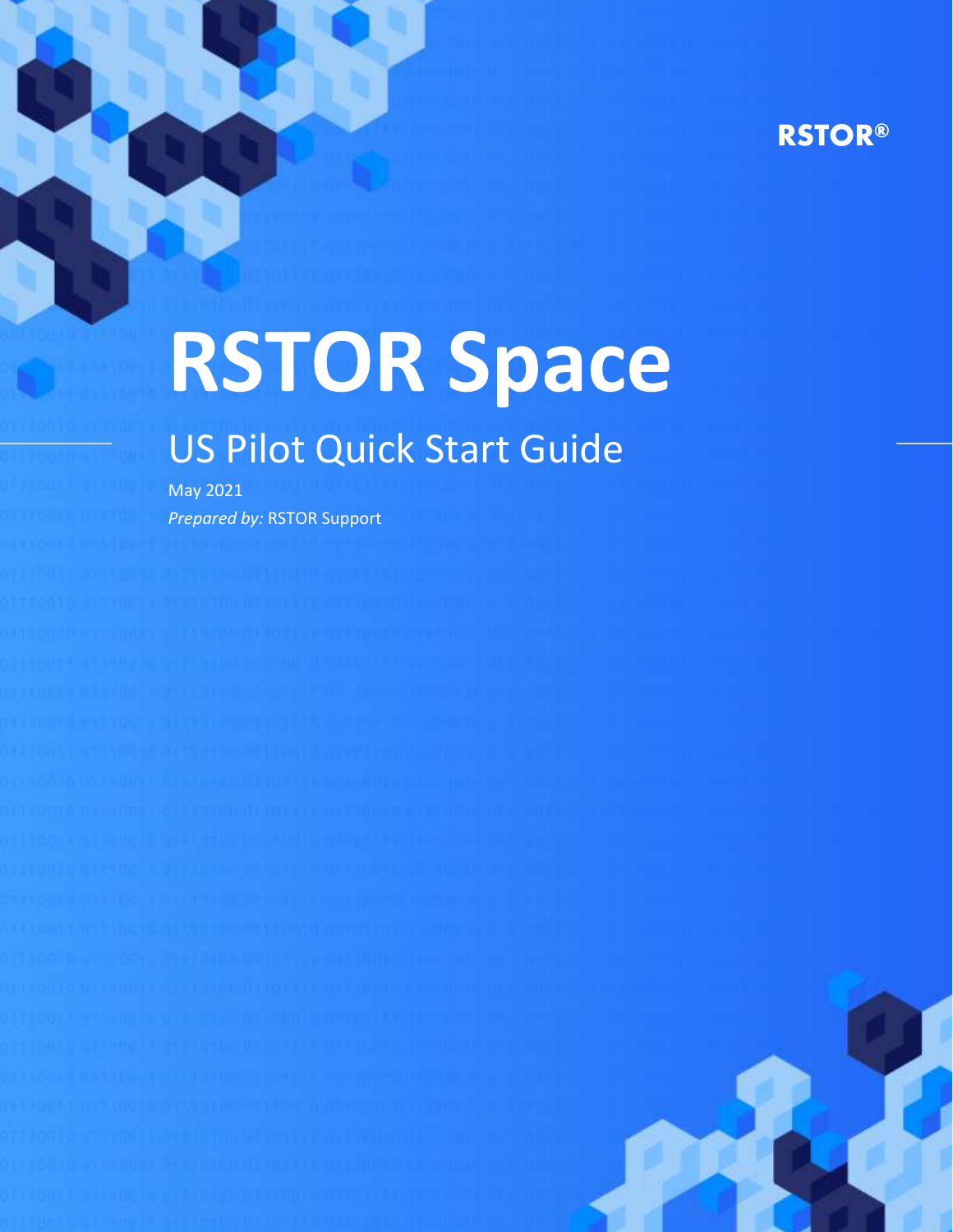

# **Table of Contents**

| $\mathbf{1}$ |                |  |
|--------------|----------------|--|
|              | 1.1            |  |
|              | 1.2            |  |
|              | 1.3            |  |
|              | 1.4            |  |
|              | $\overline{2}$ |  |
|              | 2.1            |  |
|              | 2.2            |  |
|              | 2.3            |  |
|              | 2.4            |  |
|              | 2.5            |  |
|              | 2.6            |  |
|              | 2.7            |  |
|              | 2.8            |  |
|              | 2.9            |  |
| 3            |                |  |
|              | 3.1            |  |
|              | 3.2            |  |
|              | 3.3            |  |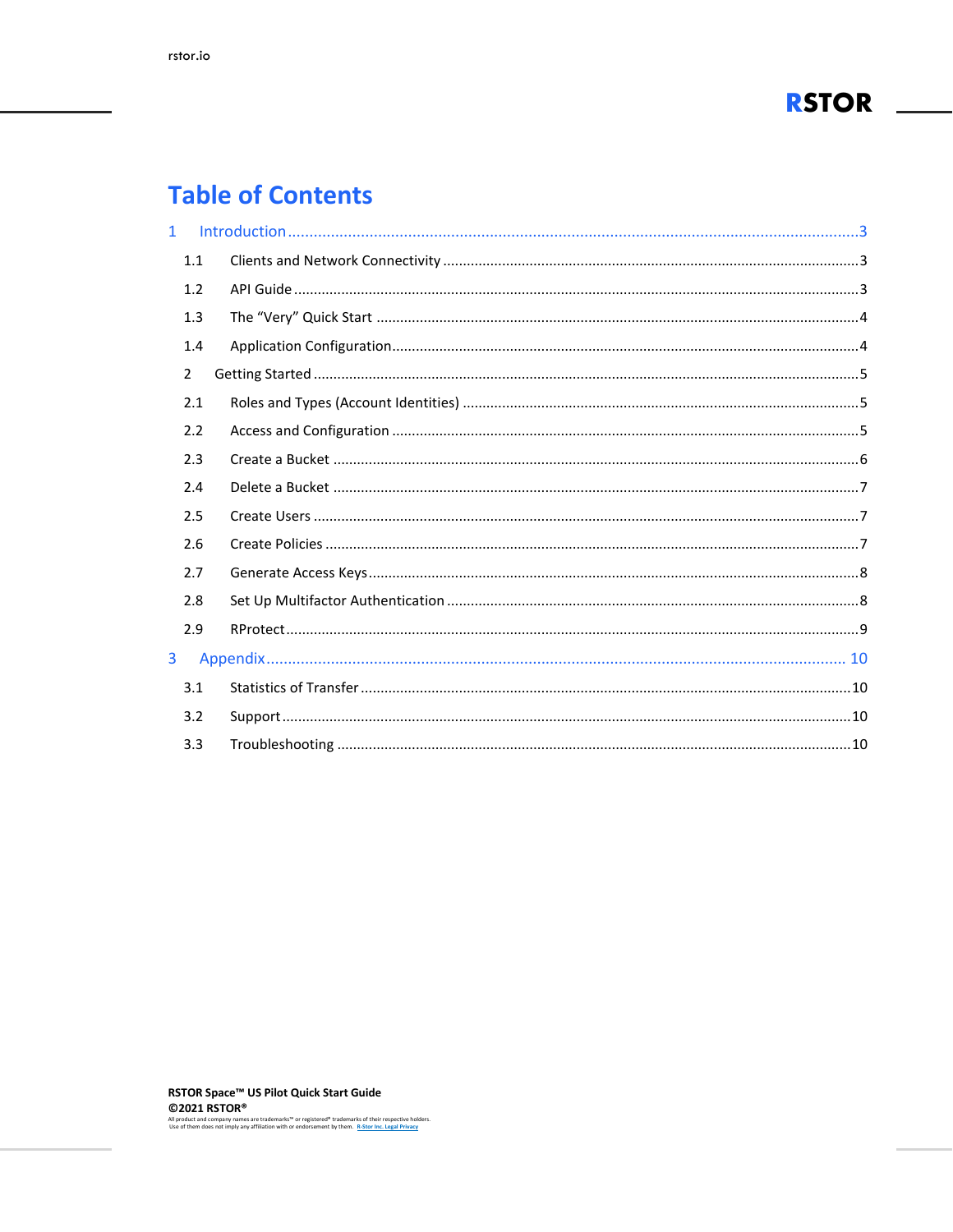

## <span id="page-2-0"></span>**1 Introduction**

**RSTOR SPACE™** is RSTOR's core product offering that is **S3 compatible** with public and hybrid infrastructures. RSTOR Space allows customers to safely store their data with multi-copy geographically distributed data protection, immutability options and eventually consistent replication. RSTOR Space is hyper-scalable to serve the needs of varying workload types.

As an S3 compatible storage system, RSTOR Space can easily be integrated with existing S3 compatible applications.

An **S3 bucket** is a public cloud storage resource which contains objects. The Simple Storage Service **(S3)** data model uses a flat structure, there is no hierarchy of folders and subfolders, all objects are stored inside the root of the bucket. It is possible to filter objects using prefixes and delimiters to a subset of the bucket. An object is uniquely identified by its bucket, its full name (also known as object ID) and optionally the associated metadata.

#### <span id="page-2-1"></span>**1.1 Clients and Network Connectivity**

RSTOR Space exposes an S3 compatible interface over HTTPS. The interface can be used in two ways:

Interactively:

- RSTOR's Native Web GUI, best for simplified management access [\(https://rstorcloud.io/signin\)](https://rstorcloud.io/signin)
- Third-Party S3 compatible GUI or CLI clients

Programmatically:

• Via API calls with S3 compatible SDKs or libraries with Endpoint, Access Key and Secret Key credentials

#### <span id="page-2-2"></span>**1.2 API Guide**

The API Guide is accessible from the RSTOR Space Web GUI:

#### <https://s3.rstorcloud.io/apidoc/index.html>

RSTOR Space Object Storage has been tested against all major SDKs for S3 clients (including but not limited to boto python library, AWS SDK Go library, AWS SDK JS library), S3 GUIs (CyberDuck, S3browser), and various S3 capable applications. Please check with RSTOR for the compatibility listing, if you do not see one applicable to your needs, let us know.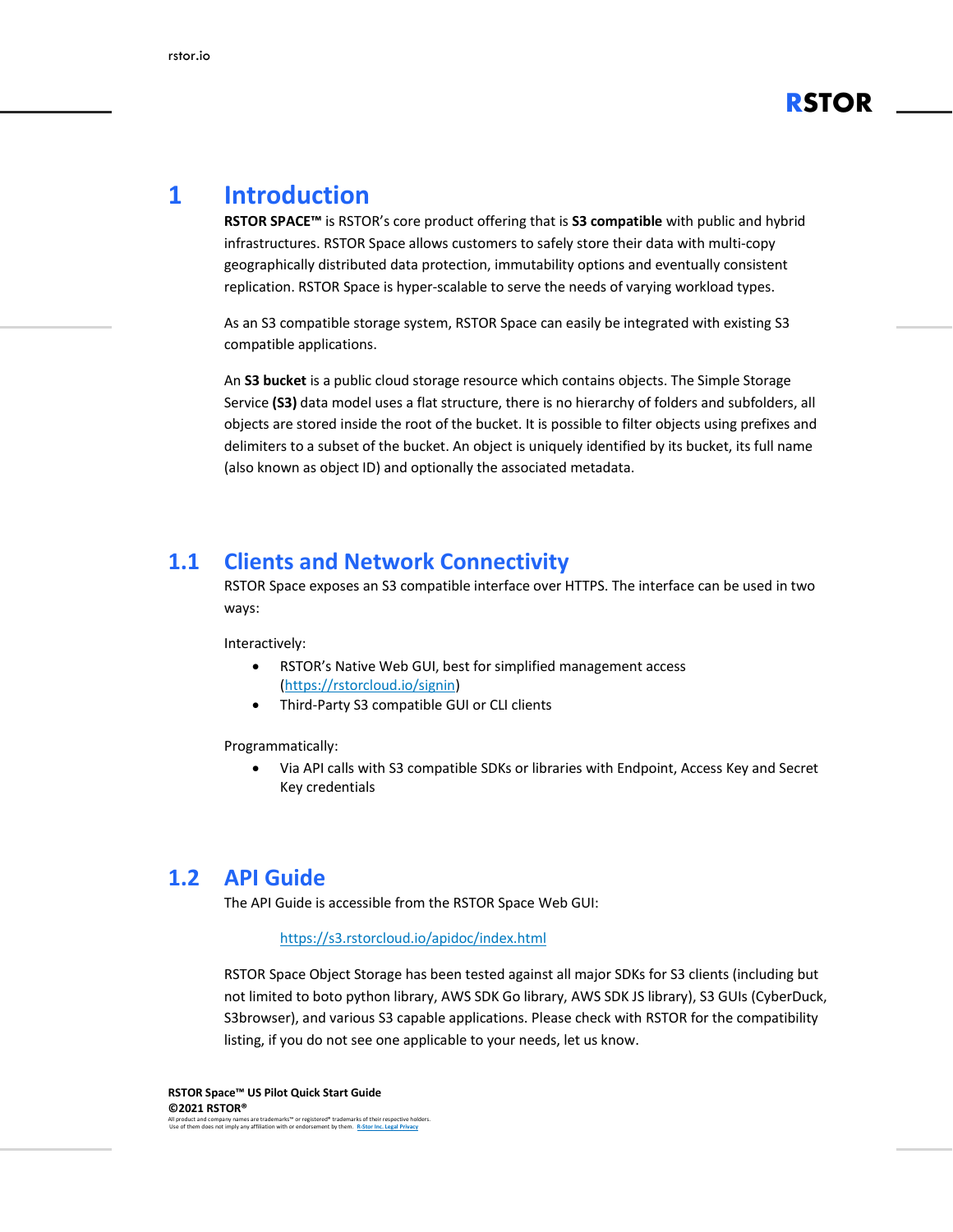

#### <span id="page-3-0"></span>**1.3 The "Very" Quick Start**

If you are going to use root access with no additional users:

- In the web GUI generate a key set for your user ID
- Create a bucket
- Use the keys you've generated, along with the endpoint, in your app (Cyberduck, etc.)
- Go!

All of these are discussed in much greater detail below.

#### <span id="page-3-1"></span>**1.4 Application Configuration**

Most S3 compatible applications are configured in the same manner. RSTOR Space does not use the concept of regions in an end-point configuration, so it is ok to leave it using the defaults. Here is an example of an S3 Browser style application called Cyberduck (Cyberduck does not use concept of regions).

|                          | Nickname: RStor PoC Account        |                       |
|--------------------------|------------------------------------|-----------------------|
|                          | URL: https://s3.rstorcloud.jo/     |                       |
|                          | Server: s3.rstorcloud.jo           | Port: 443             |
| Access Key ID: R         |                                    |                       |
|                          | Ananymous Login                    |                       |
|                          | Secret Access Key:   ************  |                       |
| SSH Private Key:         | hibtie                             | ę                     |
| Client Certificate: None |                                    | ő                     |
| More Options             |                                    |                       |
| Path: /                  |                                    |                       |
|                          |                                    |                       |
|                          | Web URL: https://s3.rstorcloud.in/ |                       |
| Download Folder:         | <b>Downloads</b>                   |                       |
| Transfer Files:          | Default                            |                       |
| Timezone:                | UTC                                |                       |
| Encoding                 | <b>Clefaurt</b>                    |                       |
| Connect Mode:            | :Definire                          | л<br>Ð<br>٥<br>ġ<br>ō |

**RSTOR Space™ US Pilot Quick Start Guide ©2021 RSTOR®** 

All product and company names are trademarks™ or registered® trademarks of their respective holders. Use of them does not imply any affiliation with or endorsement by them. **[R-Stor Inc. Legal Privacy](https://www.rstor.io/legal-privacy/)**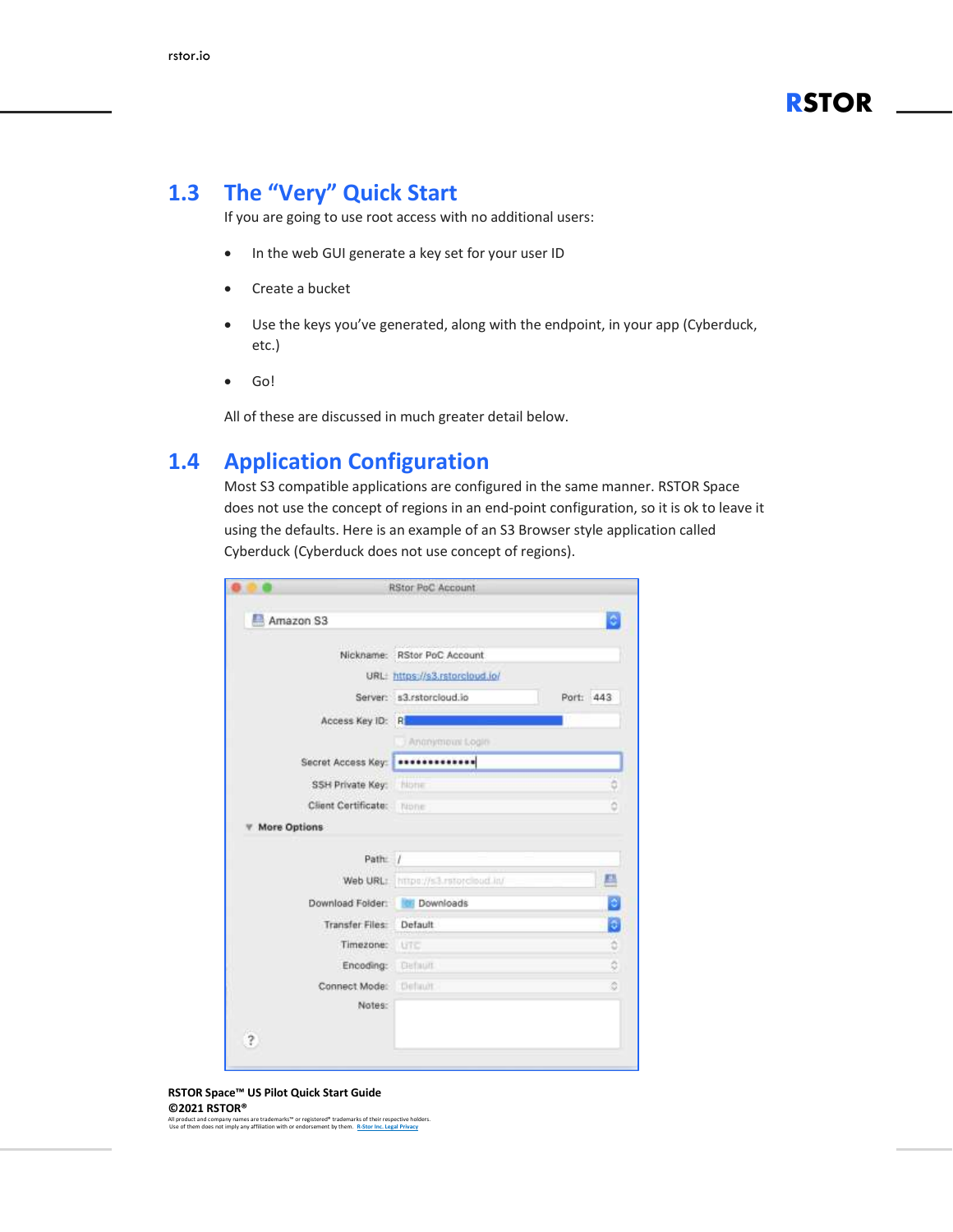#### <span id="page-4-0"></span>**2 Getting Started**

Customers may access their buckets through a DNS-style or Virtual-Host convention, as well as through the web GUI:

- DNS style uses https://\$bucketname.\$endpoint/\$path/
- Virtual-Host style uses [https://\\$endpoint/\\$bucketname/\\$path](https://$endpoint/$bucketname/$path)
- <https://rstorcloud.io/signin>

Where \$endpoint is:

- s3.rstorcloud.io
- We support access only on port 443, using TLS v1.2 or later.

#### <span id="page-4-1"></span>**2.1 Roles and Types (Account Identities)**

There are three distinct roles for those who access the RSTOR Space system:

| Role  | <b>Description</b>                                                                                                                                                                    |
|-------|---------------------------------------------------------------------------------------------------------------------------------------------------------------------------------------|
| Admin | Can manage users and policies, with the exception of the Root<br>account.                                                                                                             |
| Root  | The initial and main identity of the customer account. Direct customer<br>Root identities can also create access/secret key pairs for access. *The<br>Root account cannot be deleted. |
| User  | Can perform operations on buckets according to the policies that are<br>attached. It can change its own password, create access/secret key<br>pairs for access.                       |

The Root identity is assigned to the owner of the RSTOR Space account.

#### <span id="page-4-2"></span>**2.2 Access and Configuration**

To access the account, use the following URL: [https://rstorcloud.io/signin.](https://rstorcloud.io/signin)

**RSTOR Space™ US Pilot Quick Start Guide ©2021 RSTOR®**  All product and company names are trademarks™ or registered® trademarks of their respective holders. Use of them does not imply any affiliation with or endorsement by them. **[R-Stor Inc. Legal Privacy](https://www.rstor.io/legal-privacy/)**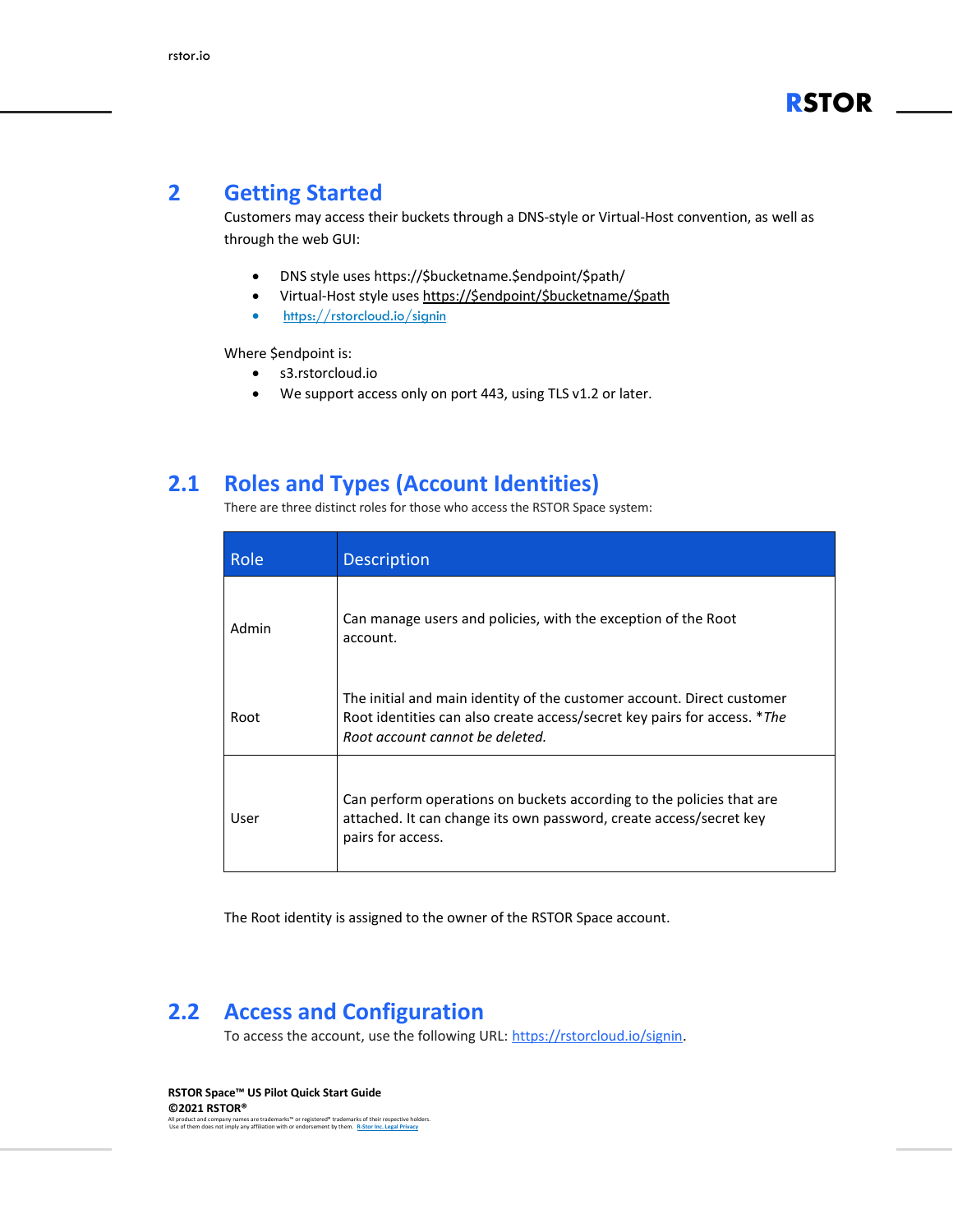\*If resetting the password, the user must wait 1 minute before repeating a password reset request. No error is returned if the user does not respect the minimum interval between requests.

**RSTOR**

Once logged in, the account page gives access to options such as configuring [MFA](#page-7-2) (multifactor [authentication\),](#page-7-2) changing the account password, and [generating](#page-7-0) keys. Click on your profile in the upper right corner of the navigation bar to locate "My Account".

#### <span id="page-5-0"></span>**2.3 Create a Bucket**

RSTOR Space leverages the concept of buckets: each bucket is a container for objects. To create a bucket, complete the following steps.

- 1. Go to "Buckets" using the top navigation bar.
- 2. Click on the "Add New Bucket" icon in the upper right corner.
- 3. A popup will appear where you can fill in the necessary information to make a bucket. You can select which sites you would like your bucket to be replicated to.

*\*If this option is not available, please contact your overarching admin as they may have disabled this setting.*

4. Through Access Mode, buckets can be set as "Private", "Public", or "Custom". Check the boxes for the permissions that you want to provide. All new buckets are private by default. To grant access to your bucket to the general public (everyone in the world), select "Public" under Access Mode. Granting public access permissions means that anyone can access files in the bucket.

The format for accessing a public bucket is: https://bucketname.endpoint.path where there is case sensitivity in the letters. Such as:

[https://s3.rstorcloud.io/samplefiles/createrandomfiles.sh\\*](https://s3.rstorcloud.io/samplefiles/createrandomfiles.sh)

All new buckets are private by default.

To change the access mode for an existing bucket:

- 1. Go to "Buckets" using the top navigation bar.
- 2. Select the wrench icon under the "Actions" column for that bucket to change the Access Mode (Private or Public) or change versioning.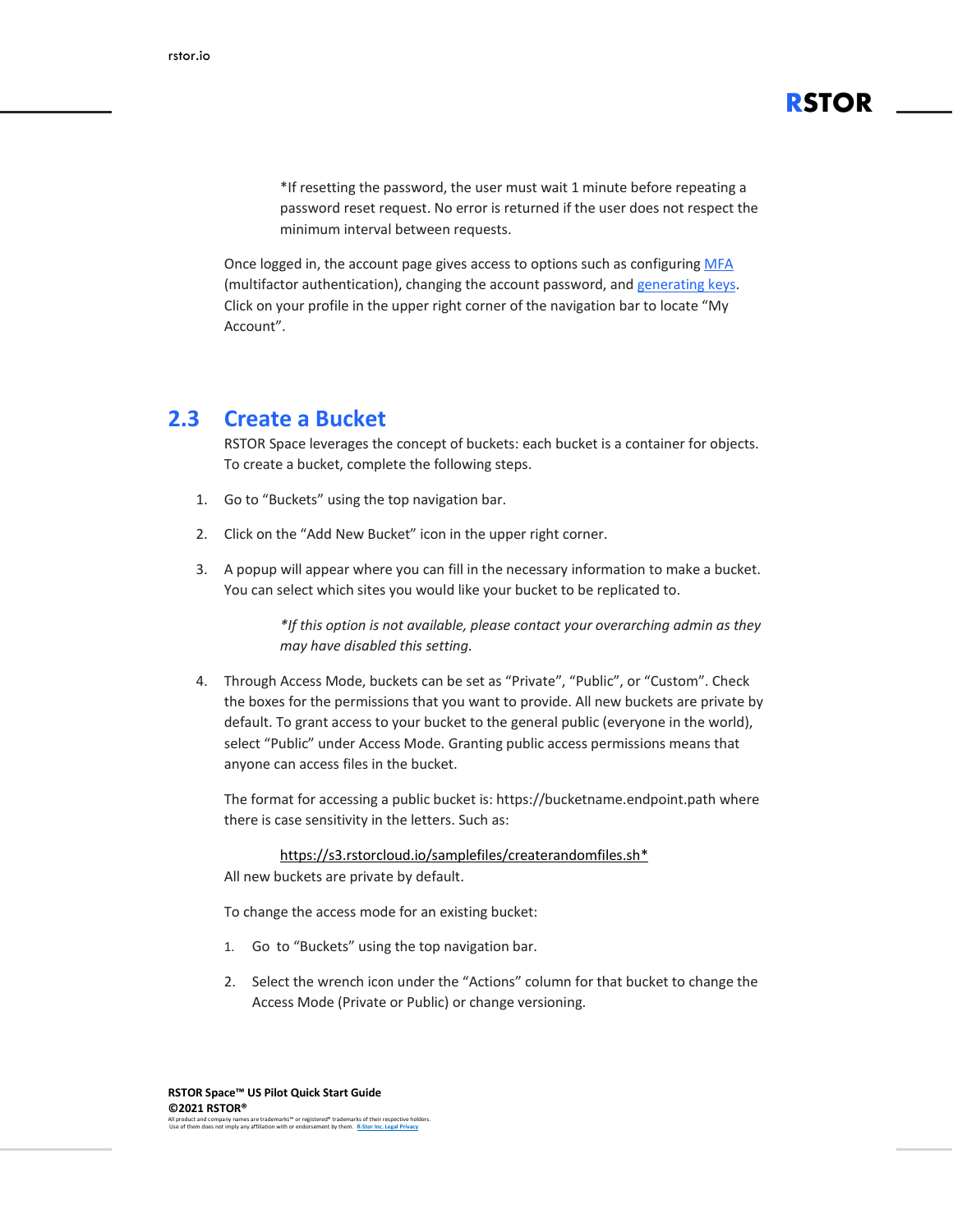

#### <span id="page-6-0"></span>**2.4 Delete a Bucket**

To delete a bucket, typically you have to empty all of its objects, folders, etc., and delete all of its associated policies. However, RSTOR offers a SuperDelete feature that deletes the bucket and its entire contents for you at once.

To use either of these, do the following:

- 1. Navigate to the "Buckets" home screen.
- 2. On the far right, beneath the "Actions" column, click on the "Trash" icon.
- 3. Here you will have the option to delete your bucket using one of the two methods talked about above. Use the dropdown menu to choose your deletion option. Remember that if you decide to proceed with SuperDelete, you should *not* close or refresh your browser and the command may need to be run several times.

#### <span id="page-6-1"></span>**2.5 Create Users**

To create a new user, follow the next steps.

- 1. Click on the "Users" tab on the side bar at the bottom of the window then click the round icon in the top right corner to add a user.
- 2. Provide the email you would like to give access to. The email address is not validated, and is only used for login purposes or to send password reset links.
- 3. After that has been provided, press "Create User".
- 4. Once created, you can edit what permissions the new sub-user has by clicking on their email in the Users page. The notification is not sent to the user automatically. The user should be notified separately, though in the case of a password reset there is an option to send the link to the user email used in the account credentials.

#### <span id="page-6-2"></span>**2.6 Create Policies**

To create policies in your RSTOR Space bucket, begin by accessing the Policies menu from the main bar.

1. Click the create policies button in the top right corner. This will open up a screen that will allow you to input a name and description for your new policy.

All product and company names are trademarks™ or registered® trademarks of their respective holders. Use of them does not imply any affiliation with or endorsement by them. **[R-Stor Inc. Legal Privacy](https://www.rstor.io/legal-privacy/)**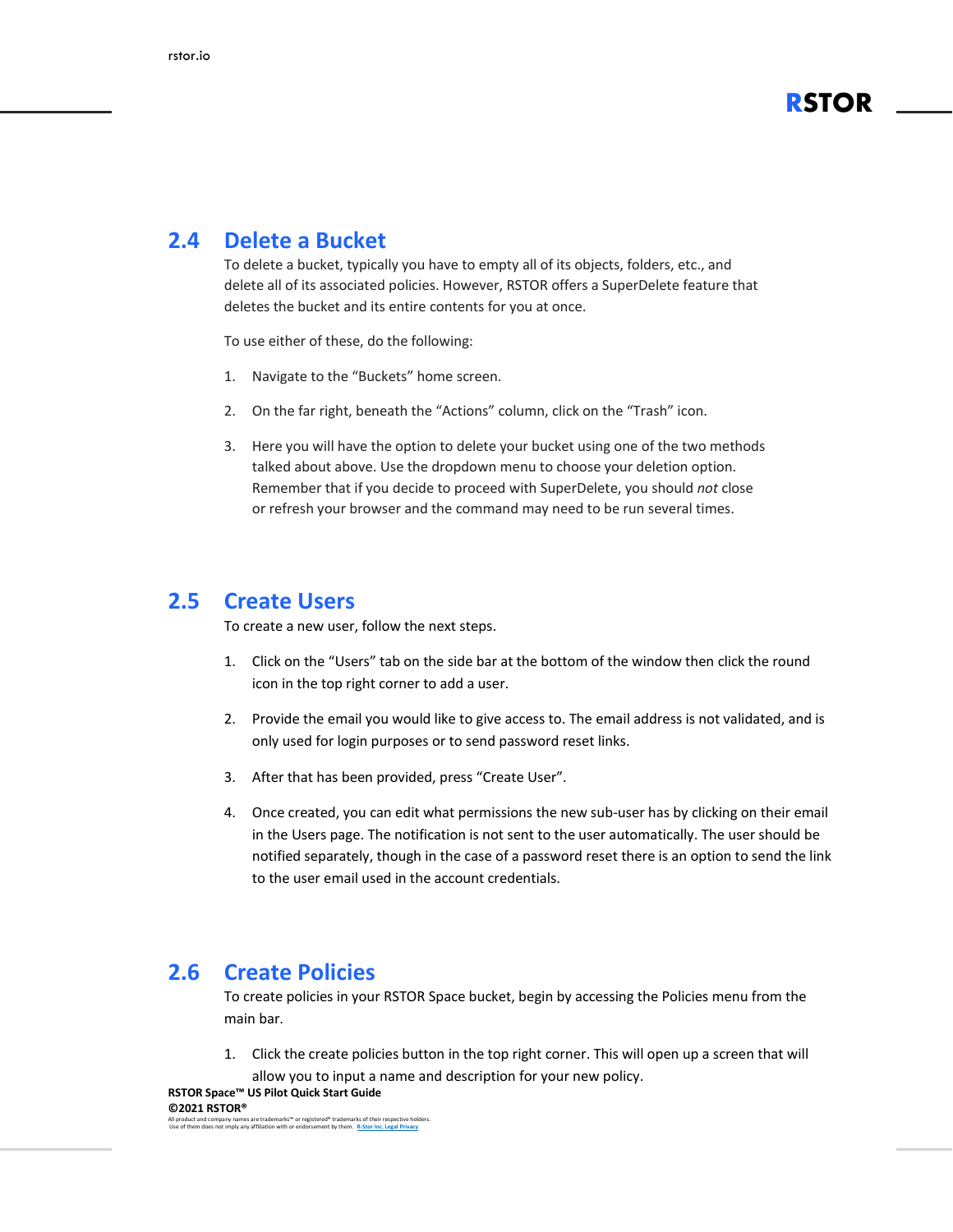

- 2. The option to select a bucket is located underneath the naming schema. Once a bucket is selected you will have the option to control what permissions to apply to that bucket.
- 3. Once the options are selected, press save, and those permissions will now apply to the bucket.

#### <span id="page-7-0"></span>**2.7 Generate Access Keys**

It is important to note the following about access keys.

- A ROOT user without an {AccessKeyID, SecretAccessKey} pair cannot generate a presigned link. The request will not send a valid credentials object and will fail.
- The current user cannot generate a pre-signed link without an {AccessKeyID, SecretAccessKey} pair.
- The ROOT user of an account does not have an {AccessKeyID, SecretAccessKey} pair generated for them by default.
- 1. To create application credentials (access/secret key pairs) for the account, go to the RSTOR Portal and click on your name in the upper right corner. From there choose "MY ACCOUNT".
- 2. Select "+ GENERATE KEY" in the bottom right corner.
- 3. Download the CSV key and manage as you normally would, such as with a password manager.
- 4. Once downloaded, use your favorite .csv compatible application (Excel, Google Sheets, Numbers) to view the contents. For a onetime view, select the "eye" icon for the secret key.

\*Note that multiple key pairs may be created for an account.

#### <span id="page-7-1"></span>**2.8 Set Up Multifactor Authentication**

- <span id="page-7-2"></span>1. To begin set up for multifactor authentication, access your accounts page by clicking on the top right corner of the UI where your name is listed and choosing "My Account."
- 2. Next, press the "ENABLE 2FA".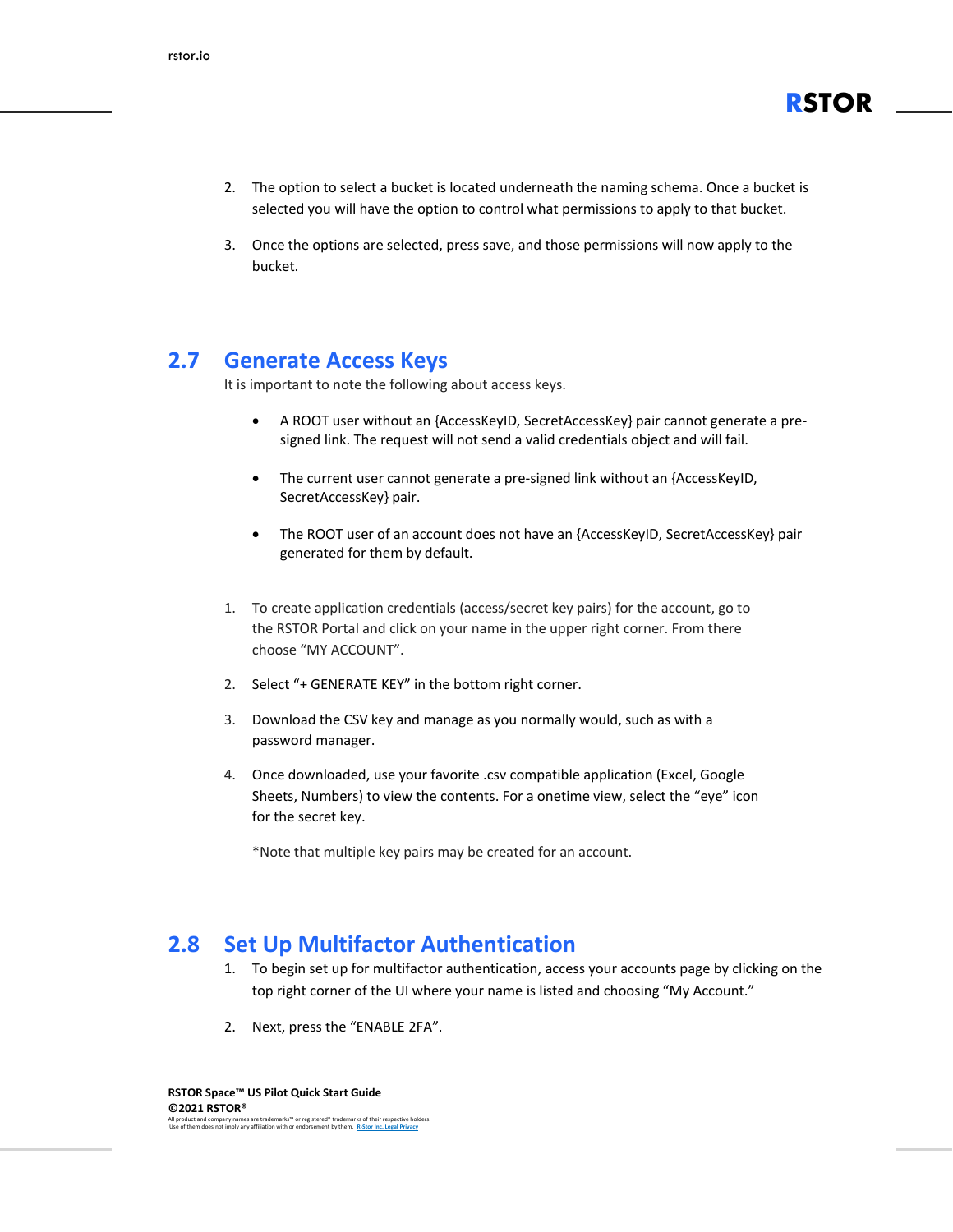3. This will display a QR code along with a secret key in a popup menu. Most MFA apps will ask to scan this QR code. Your MFA app will then provide a token that needs to be entered into the available space below the QR code to confirm the setup.

**RSTOR**

4. Once setup is completed, a handful of recovery keys will be given in case you lose access to your MFA device. Please make sure to copy these down. This will be the only way to recover your locked account. Popular MFA apps are Authy and Google Authenticator.

#### <span id="page-8-0"></span>**2.9 RProtect**

RSTOR Space uses whitelisting as part of our security. To add an IP address range to our whitelist use the RProtect tab in the web GUI.

|                         | SUBSET | REQUEST A NEW WHITELIST RULE                                                                                                                                                                                                            |               |                         |
|-------------------------|--------|-----------------------------------------------------------------------------------------------------------------------------------------------------------------------------------------------------------------------------------------|---------------|-------------------------|
|                         |        | New whitelist rules must be expressed by your reseller to become active<br>A D-11 MAR AND CONDUCT IN<br><b>4일이 아까 아까지 이 이 아이에 가장 가지</b>                                                                                                 |               |                         |
|                         |        | SUBNET                                                                                                                                                                                                                                  |               | $+$ <b>NEQUEST NULE</b> |
|                         | u<br>o | <b>USED IN PERMIT CONTROL</b><br>Enter the subret you want to create a whitefail rule for                                                                                                                                               | <b>Shatum</b> | <b>Actions</b>          |
|                         | a<br>в | <b>Sales (1)</b><br>THE FRILL STEW<br>Agent is not a cold subject                                                                                                                                                                       | <b>ACTIVE</b> | a                       |
| <b>System</b>           |        | TIME TO LIVE (OPTIONAL)                                                                                                                                                                                                                 |               |                         |
|                         |        | Enter the number of days for your whitelist nile to be enforced.                                                                                                                                                                        |               |                         |
| ×<br><b>Transporter</b> |        | Enter # or leave himit to make the enforceable period indefinite.                                                                                                                                                                       |               |                         |
|                         |        | Time in line                                                                                                                                                                                                                            |               |                         |
|                         |        | NOTES (OPTIONAL)                                                                                                                                                                                                                        |               |                         |
|                         |        | <b>INDUSTRIAL CONTRACT</b><br>Let your reseler know about any additional information. Plan text only. Changday count 0 of 144.<br>e en la provincia de la provincia de la componencia de la composició de la concelha de la concelha de |               |                         |
|                         |        | Noter                                                                                                                                                                                                                                   |               |                         |
|                         |        |                                                                                                                                                                                                                                         |               |                         |
|                         |        | CANCEL<br>SAVE                                                                                                                                                                                                                          |               |                         |
|                         |        |                                                                                                                                                                                                                                         |               |                         |

The only required information is the IP/range. Please keep the IP ranges requested as small as possible. Most requests will be approved within a few hours.

#### **RSTOR Space™ US Pilot Quick Start Guide ©2021 RSTOR®**

All product and company names are trademarks™ or registered® trademarks of their respective holders. Use of them does not imply any affiliation with or endorsement by them. **[R-Stor Inc. Legal Privacy](https://www.rstor.io/legal-privacy/)**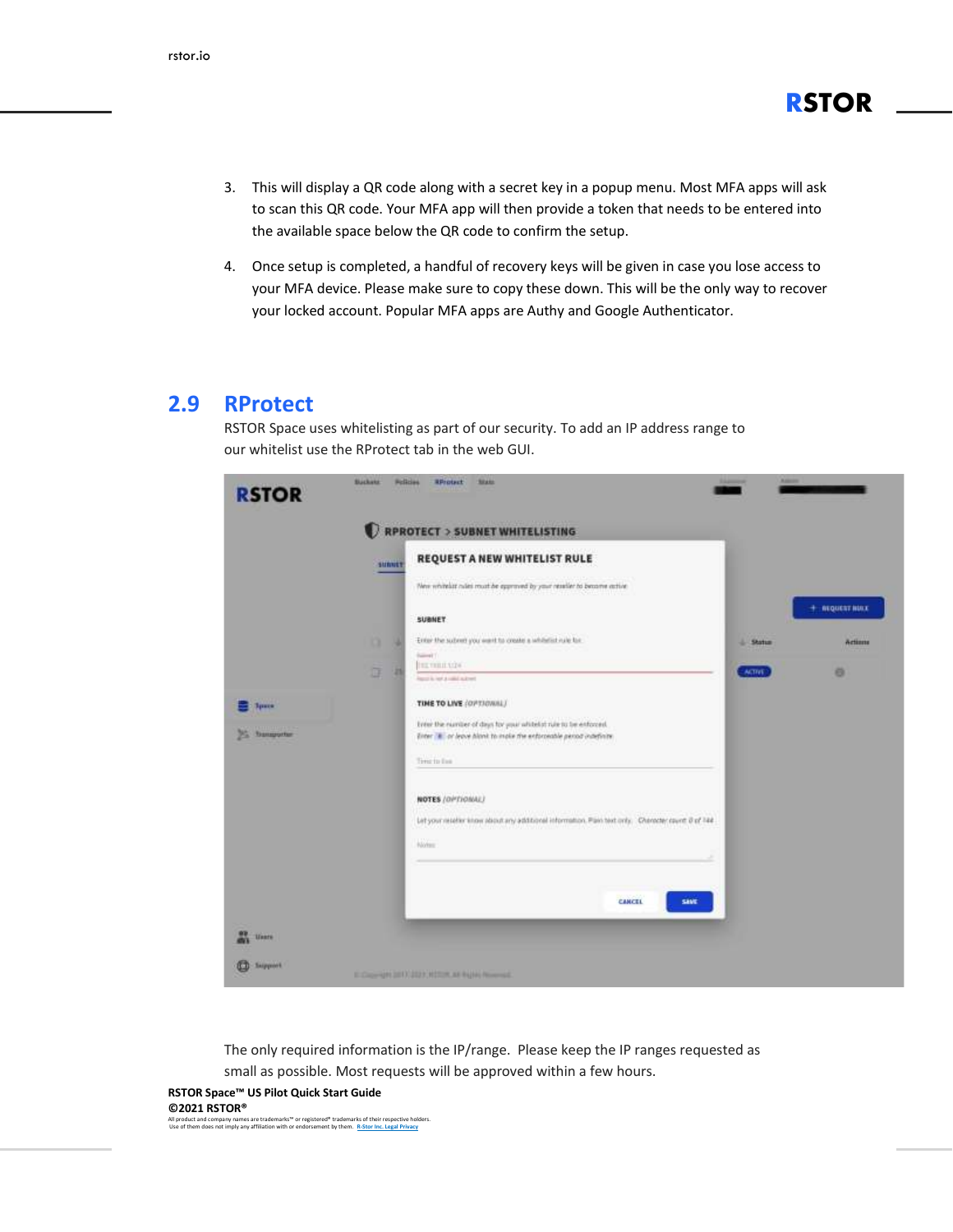

### <span id="page-9-0"></span>**3 Appendix**

#### <span id="page-9-1"></span>**3.1 Statistics of Transfer**

In the RSTOR Space portal, you can display statistics of your account along with the storage and transfer rates. It will also display a graph with the total used space (GB), number of objects stored, egress and ingress traffic, all aggregated by day. This can give insight into when your users seem to be using the most bandwidth.

The admin can choose the date interval to display and can export the data to csv for easier processing using third-party programs.

1. To view the statistics, click on "Stats" in the top navigation bar.

Information on how to obtain the same data in a programmatic way is available in the API documentation.

#### <span id="page-9-2"></span>**3.2 Support**

Through the RSTOR Space portal, you can receive further support through accessing our API documentation or contacting us.

#### <span id="page-9-3"></span>**3.3 Troubleshooting**

The following are some troubleshooting tips for the most common problems we have encountered. Please contact your account team for additional assistance.

- 1. If you are unable to connect to the RSTOR Space web portal using the password reset URL provided with your credentials, please contact RSTOR for a new reset URL. There is a time limit in which these URLs are able to be used.
- 2. If you have obtained a new password reset URL and are still unable to connect to the RSTOR Space web portal, please make note of the error you are receiving.
	- a. "invalid Account, E-mail address or Password" check these match the credentials you were sent. The account name is not the same as the e-mail address.
	- b. "Your IP address (xxx.xxx.xxx.xxx) is not allowed. Make sure you are connected to the correct network and try again." – check that your IP is the